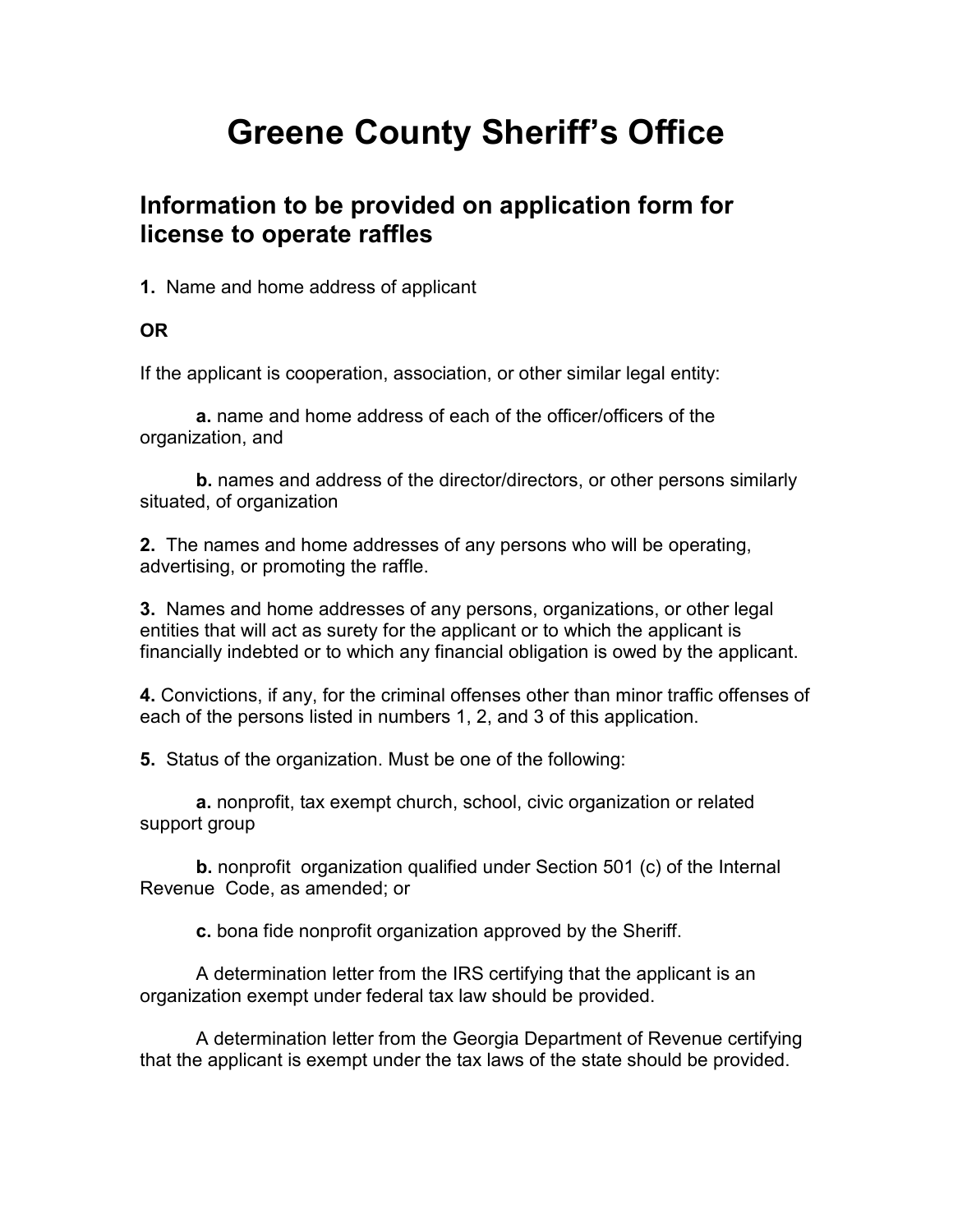6. Length of time and dates the organization has been in existence. Must be 24 months immediately prior to the issuance of the license.

7. Location that the raffle will be conducted.

If the premises are to be rented or leased. A copy of the lease or rental agreement must be attached.

8. List certified or registered public accountant and organizations responsible for filing disclosure report of operation expenditures and receipts relating to the operation of raffles in the previous year.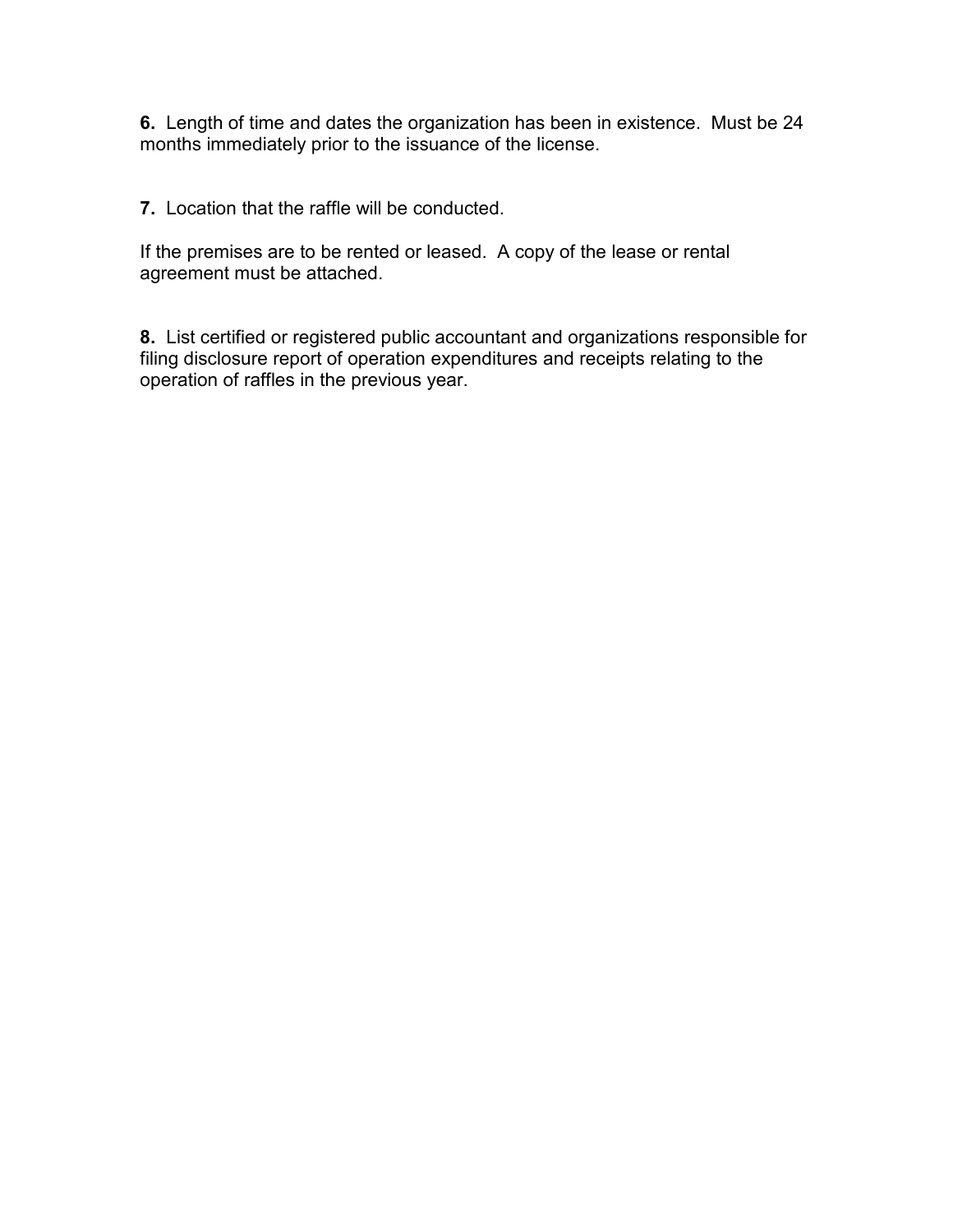# Greene County Sheriff's Office

### Application for license to operate raffles

|                                     | If the applicant is cooperation, association, or other similar legal entity: |  |  |
|-------------------------------------|------------------------------------------------------------------------------|--|--|
| organization, and                   | a. name and home address of each of the officer/officers of the              |  |  |
| similarly situated, of organization | b. names and address of the director/directors, or other persons             |  |  |
|                                     |                                                                              |  |  |
|                                     |                                                                              |  |  |
|                                     |                                                                              |  |  |
|                                     |                                                                              |  |  |
|                                     |                                                                              |  |  |
|                                     |                                                                              |  |  |
|                                     |                                                                              |  |  |
|                                     |                                                                              |  |  |
|                                     |                                                                              |  |  |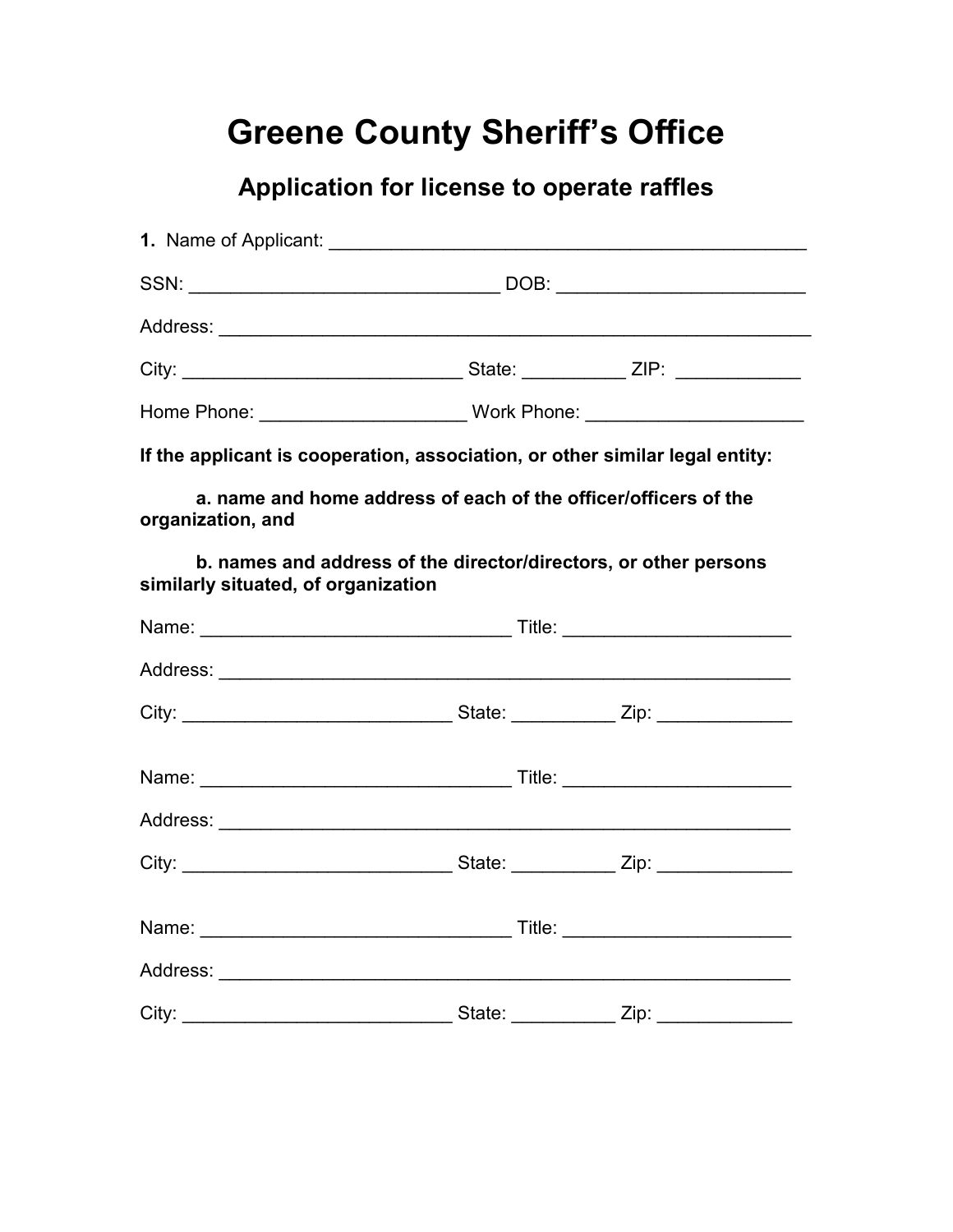Name: <u>with the compact of the compact of the compact of the compact of the compact of the compact of the compact of the compact of the compact of the compact of the compact of the compact of the compact of the compact of </u> Address: \_\_\_\_\_\_\_\_\_\_\_\_\_\_\_\_\_\_\_\_\_\_\_\_\_\_\_\_\_\_\_\_\_\_\_\_\_\_\_\_\_\_\_\_\_\_\_\_\_\_\_\_\_\_ City: \_\_\_\_\_\_\_\_\_\_\_\_\_\_\_\_\_\_\_\_\_\_\_\_\_\_ State: \_\_\_\_\_\_\_\_\_\_ Zip: \_\_\_\_\_\_\_\_\_\_\_\_\_ Name: \_\_\_\_\_\_\_\_\_\_\_\_\_\_\_\_\_\_\_\_\_\_\_\_\_\_\_\_\_\_\_\_\_\_\_\_\_\_\_\_\_\_\_\_\_\_\_\_\_\_\_\_\_\_\_\_ Address: \_\_\_\_\_\_\_\_\_\_\_\_\_\_\_\_\_\_\_\_\_\_\_\_\_\_\_\_\_\_\_\_\_\_\_\_\_\_\_\_\_\_\_\_\_\_\_\_\_\_\_\_\_\_ City: \_\_\_\_\_\_\_\_\_\_\_\_\_\_\_\_\_\_\_\_\_\_\_\_\_\_ State: \_\_\_\_\_\_\_\_\_\_ Zip: \_\_\_\_\_\_\_\_\_\_\_\_\_ Name: \_\_\_\_\_\_\_\_\_\_\_\_\_\_\_\_\_\_\_\_\_\_\_\_\_\_\_\_\_\_\_\_\_\_\_\_\_\_\_\_\_\_\_\_\_\_\_\_\_\_\_\_\_\_\_\_ Address: \_\_\_\_\_\_\_\_\_\_\_\_\_\_\_\_\_\_\_\_\_\_\_\_\_\_\_\_\_\_\_\_\_\_\_\_\_\_\_\_\_\_\_\_\_\_\_\_\_\_\_\_\_\_ City: \_\_\_\_\_\_\_\_\_\_\_\_\_\_\_\_\_\_\_\_\_\_\_\_\_\_ State: \_\_\_\_\_\_\_\_\_\_ Zip: \_\_\_\_\_\_\_\_\_\_\_\_\_ 3. Names and home addresses of any persons, organizations, or other legal entities that will act as surety for the applicant or to which the applicant is financially indebted or to which any financial obligation is owed by the applicant. Name: \_\_\_\_\_\_\_\_\_\_\_\_\_\_\_\_\_\_\_\_\_\_\_\_\_\_\_\_\_\_\_\_\_\_\_\_\_\_\_\_\_\_\_\_\_\_\_\_\_\_\_\_\_\_\_\_ Address: \_\_\_\_\_\_\_\_\_\_\_\_\_\_\_\_\_\_\_\_\_\_\_\_\_\_\_\_\_\_\_\_\_\_\_\_\_\_\_\_\_\_\_\_\_\_\_\_\_\_\_\_\_\_ City: \_\_\_\_\_\_\_\_\_\_\_\_\_\_\_\_\_\_\_\_\_\_\_\_\_\_ State: \_\_\_\_\_\_\_\_\_\_ Zip: \_\_\_\_\_\_\_\_\_\_\_\_\_  $Name:$ Address: \_\_\_\_\_\_\_\_\_\_\_\_\_\_\_\_\_\_\_\_\_\_\_\_\_\_\_\_\_\_\_\_\_\_\_\_\_\_\_\_\_\_\_\_\_\_\_\_\_\_\_\_\_\_ City: \_\_\_\_\_\_\_\_\_\_\_\_\_\_\_\_\_\_\_\_\_\_\_\_\_\_ State: \_\_\_\_\_\_\_\_\_\_ Zip: \_\_\_\_\_\_\_\_\_\_\_\_\_ Name: \_\_\_\_\_\_\_\_\_\_\_\_\_\_\_\_\_\_\_\_\_\_\_\_\_\_\_\_\_\_\_\_\_\_\_\_\_\_\_\_\_\_\_\_\_\_\_\_\_\_\_\_\_\_\_\_ Address: \_\_\_\_\_\_\_\_\_\_\_\_\_\_\_\_\_\_\_\_\_\_\_\_\_\_\_\_\_\_\_\_\_\_\_\_\_\_\_\_\_\_\_\_\_\_\_\_\_\_\_\_\_\_ Á ADER KAR LUIT LUIT LUIT LUIT LUIT LA LUISSE AUGUST KARRISTEN LA LUIT LA LUIT LA LUIT LUIT LA LUIT LA LUIT LA L

2. The names and home addresses of any persons who will be operating,

advertising, or promoting the raffle.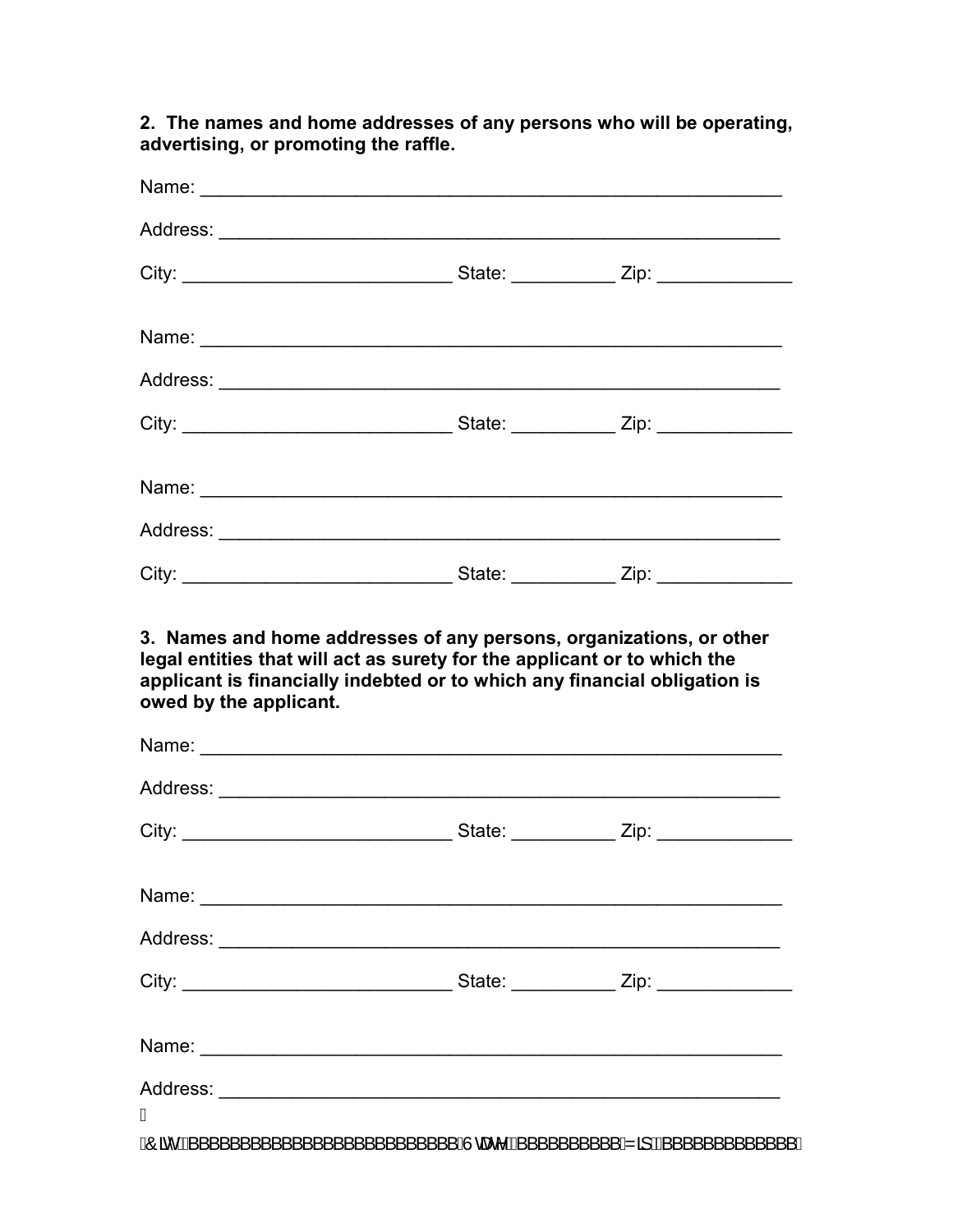. Convictions, if any, for the criminal offenses other than minor traffic offenses of each of the persons listed in numbers 1, 2, and 3 of this application.

| Name:                                                         |
|---------------------------------------------------------------|
|                                                               |
|                                                               |
|                                                               |
|                                                               |
| Name:<br><u> 1980 - Jan Barnett, fransk politik (d. 1980)</u> |
| Offense/Date:<br><u> 1980 - Jan Barat, martin amerikan ba</u> |
|                                                               |

\_\_\_\_\_\_\_\_\_\_\_\_\_\_\_\_\_\_\_\_\_\_\_\_\_\_\_\_\_\_\_\_\_\_\_\_\_\_\_\_\_\_\_\_\_\_\_\_\_\_\_\_\_\_\_\_\_\_\_\_\_

5. Status of the organization. Must be one of the following:

 $\beta$ a. nonprofit, tax exempt church, school, civic organization or related support group

 $\parallel$   $\parallel$  b. nonprofit organization qualified under Section 501 (c) of the Internal Revenue Code, as amended; or

 $\beta$ c. bona fide nonprofit organization approved by the Sheriff.

**Provide** a determination letter from the IRS certifying that the applicant is an organization exempt under federal tax law should be provided.

 Provide a determination letter from the Georgia Department of Revenue certifying that the applicant is exempt under the tax laws of the state should be provided.

6. Length of time and dates the organization has been in existence. Must be 24 months immediately prior to the issuance of the license.

Date of Origin: **Date of Origin**: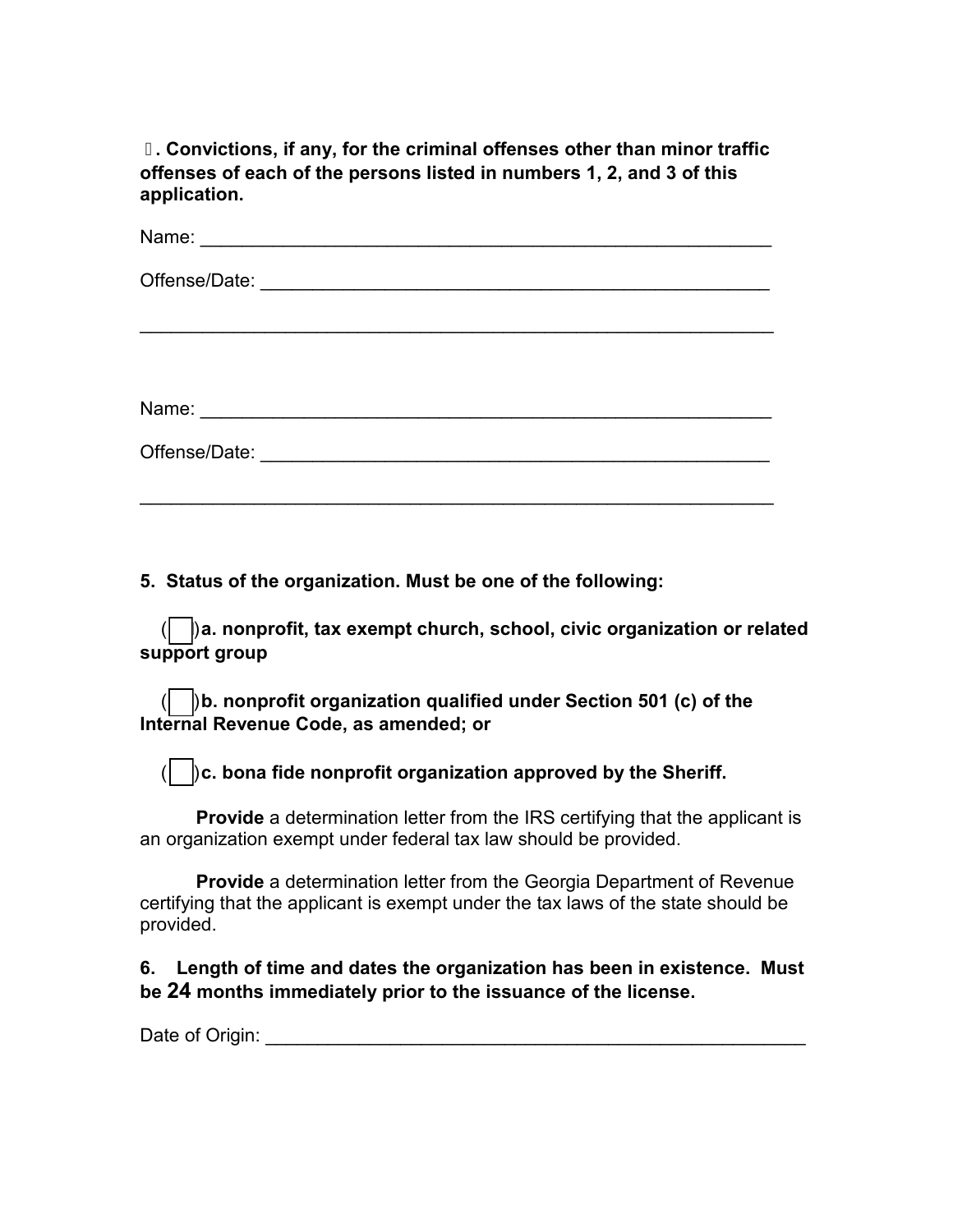7. Location that the raffle will be conducted:

| If the premises are to be rented or leased. A copy of the lease or rental |  |
|---------------------------------------------------------------------------|--|
| agreement must be attached.                                               |  |

 $\mathcal{L}_\mathcal{L} = \mathcal{L}_\mathcal{L} = \mathcal{L}_\mathcal{L} = \mathcal{L}_\mathcal{L} = \mathcal{L}_\mathcal{L} = \mathcal{L}_\mathcal{L} = \mathcal{L}_\mathcal{L} = \mathcal{L}_\mathcal{L} = \mathcal{L}_\mathcal{L} = \mathcal{L}_\mathcal{L} = \mathcal{L}_\mathcal{L} = \mathcal{L}_\mathcal{L} = \mathcal{L}_\mathcal{L} = \mathcal{L}_\mathcal{L} = \mathcal{L}_\mathcal{L} = \mathcal{L}_\mathcal{L} = \mathcal{L}_\mathcal{L}$ 

\_\_\_\_\_\_\_\_\_\_\_\_\_\_\_\_\_\_\_\_\_\_\_\_\_\_\_\_\_\_\_\_\_\_\_\_\_\_\_\_\_\_\_\_\_\_\_\_\_\_\_\_\_\_\_\_\_\_\_\_\_\_\_\_

| Rented                                                                                                                                                                                                                             |
|------------------------------------------------------------------------------------------------------------------------------------------------------------------------------------------------------------------------------------|
| A Leased                                                                                                                                                                                                                           |
| N/A                                                                                                                                                                                                                                |
| 1 BIO and A Juan A Juan 3 * A ( ( ) ) = 1 A ( ) = 1 A ( ) = 1 A ( ) = 1 A ( ) = 1 A ( ) = 1 A ( ) = 1 A ( ) = 1 A ( ) = 1 A ( ) = 1 A ( ) = 1 A ( ) = 1 A ( ) = 1 A ( ) = 1 A ( ) = 1 A ( ) = 1 A ( ) = 1 A ( ) = 1 A ( ) = 1<br>Á |
| Á                                                                                                                                                                                                                                  |
| J. List certified or registered public accountant and organizations<br>responsible for filing disclosure report of operation expenditures and<br>receipts relating to the operation of raffles in the previous year.               |
|                                                                                                                                                                                                                                    |
|                                                                                                                                                                                                                                    |
|                                                                                                                                                                                                                                    |
|                                                                                                                                                                                                                                    |
|                                                                                                                                                                                                                                    |